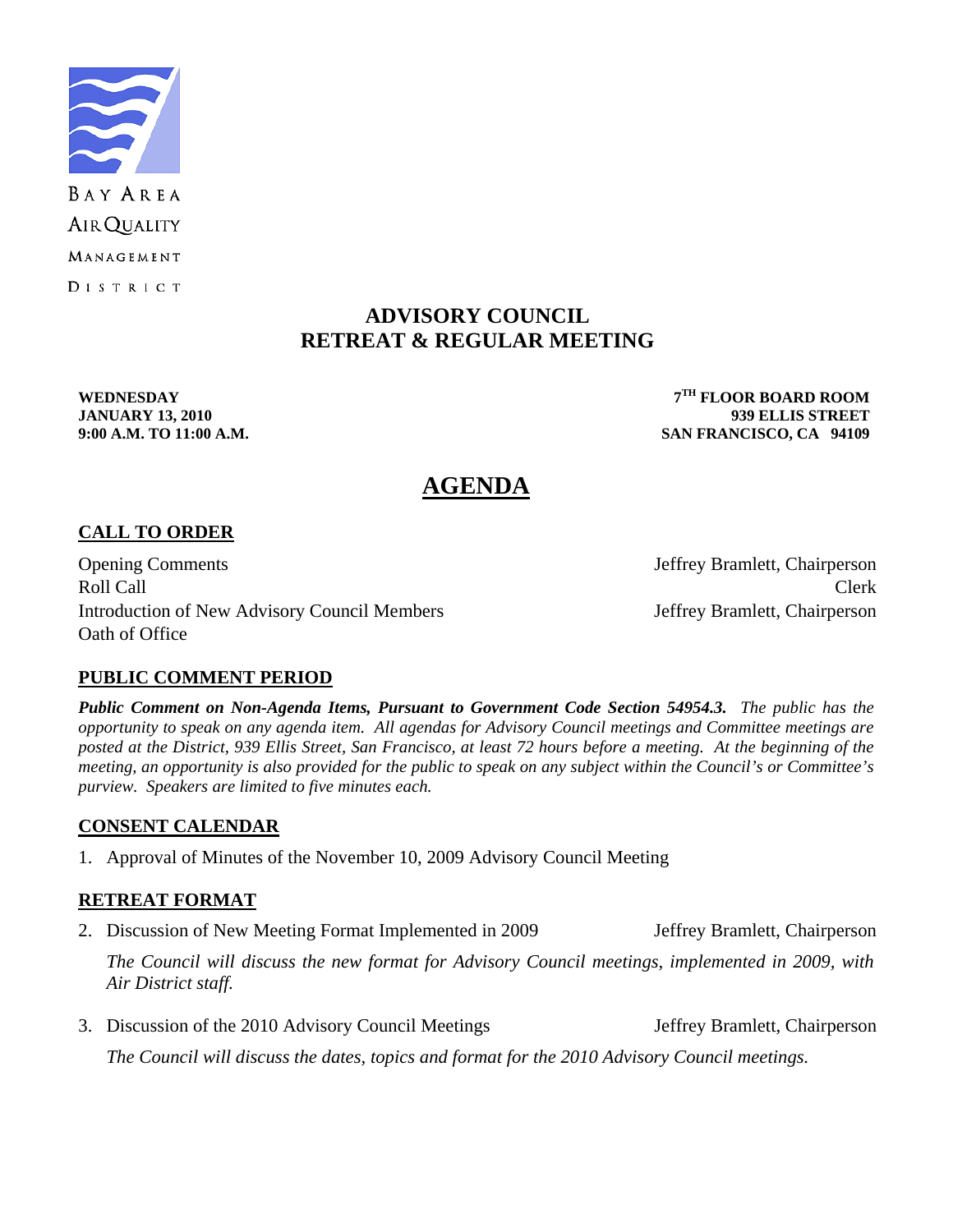#### **AIR DISTRICT OVERVIEW**

4. Report of the Executive Officer/APCO Jack P. Broadbent

 *Mr. Broadbent will provide an update on pending and planned Air District activities, policies and initiatives*.

#### **OTHER BUSINESS**

5. Council Member Comments/Other Business

*Council or staff members on their own initiative, or in response to questions posed by the public, may: ask a question for clarification, make a brief announcement or report on their own activities, provide a reference to staff about factual information, request staff to report back at a subsequent meeting concerning any matter or take action to direct staff to place a matter of business on a future agenda.* 

6. Time and Place of Next Meeting

 *9:00 a.m., Wednesday, February 10, 2010, 939 Ellis Street, San Francisco, CA 94109.* 

7. Adjournment

### **CONTACT EXECUTIVE OFFICE - 939 ELLIS STREET SF, CA 94109 (415) 749-5130**

**FAX: (415) 928-8560 BAAQMD homepage: [www.baaqmd.gov](http://www.baaqmd.gov/)**

- To submit written comments on an agenda item in advance of the meeting.
- To request, in advance of the meeting, to be placed on the list to testify on an agenda item.
- To request special accommodations for those persons with disabilities notification to the Clerk's Office should be given in a timely manner, so that arrangements can be made accordingly.
- Any writing relating to an open session item on this Agenda that is distributed to all, or a majority of all, members of the body to which this Agenda relates shall be made available at the District's offices at 939 Ellis Street, San Francisco, CA 94109, at the time such writing is made available to all, or a majority of all, members of that body. Such writing(s) may also be posted on the District's website [\(www.baaqmd.gov\)](http://www.baaqmd.gov/) at that time.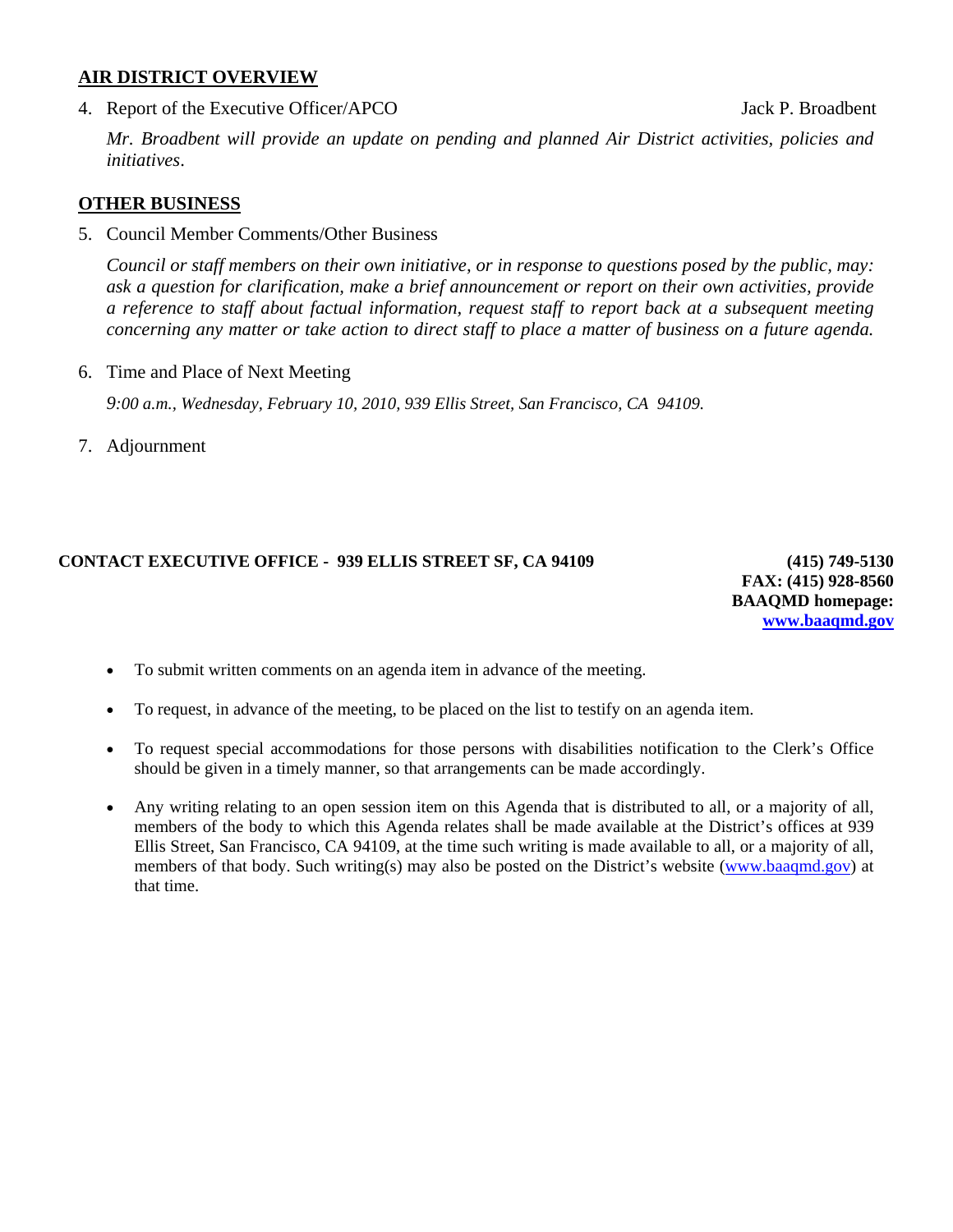# **BAY AREA AIR QUALITY MANAGEMENT DISTRICT 939 ELLIS STREET, SAN FRANCISCO, CALIFORNIA 94109 (415) 771-6000**

# **EXECUTIVE OFFICE: MONTHLY CALENDAR OF DISTRICT MEETINGS**

# **JANUARY 2010**

| <b>TYPE OF MEETING</b>                                                                                                   | <b>DAY</b>      | <b>DATE</b>    | <b>TIME</b>                                                      | <b>ROOM</b>                                                             |
|--------------------------------------------------------------------------------------------------------------------------|-----------------|----------------|------------------------------------------------------------------|-------------------------------------------------------------------------|
| <b>Board of Directors Regular Meeting</b><br>(Meets $I^{st}$ & $3^{rd}$ Wednesday of each Month)                         | Wednesday       | 6              | $9:45$ a.m.                                                      | <b>Board Room</b>                                                       |
| <b>Board of Directors Public Outreach</b><br><b>Committee</b> (Meets 1 <sup>st</sup> Thursday each Month)<br>- CANCELLED | <b>Thursday</b> | $\overline{7}$ | $9:30$ a.m.                                                      | 4 <sup>th</sup> Floor<br><b>Conf. Room</b>                              |
| <b>Advisory Council Retreat and Regular</b><br>Meeting                                                                   | Wednesday       | 13             | $9:00$ a.m.                                                      | <b>Board Room</b>                                                       |
| <b>Board of Directors Climate Protection</b><br><b>Committee</b> (Meets 2nd Thursday each Month)                         | <b>Thursday</b> | 14             | $9:30$ a.m.                                                      | 4th Floor<br><b>Conf. Room</b>                                          |
| <b>Board of Directors Legislative Committee</b><br>(Meets $2^{nd}$ Thursday each Month)                                  | <b>Thursday</b> | 14             | <b>Following Board</b><br><b>Climate Protection</b><br>Cme. Mtg. | 4 <sup>th</sup> Floor<br><b>Conf. Room</b>                              |
| <b>Joint Policy Committee</b> (Meets 3rd Friday Every<br>Other Month)                                                    | Friday          | 15             | $10:00$ a.m.                                                     | <b>MTC Auditorium</b><br>1018 <sup>th</sup> Street<br>Oakland, CA 94607 |
| <b>Board of Directors Regular Meeting</b><br>(Meets $1^{st}$ & $3^{rd}$ Wednesday of each Month)                         | Wednesday       | 20             | 9:45 a.m.                                                        | <b>Board Room</b>                                                       |
| <b>Board of Directors Mobile Source</b><br><b>Committee</b> (Meets 4 <sup>th</sup> Thursday each Month)                  | <b>Thursday</b> | 28             | $9:30$ a.m.                                                      | 4 <sup>th</sup> Floor<br><b>Conf. Room</b>                              |

**HL – 12/31/09 (8:15 a.m.)** 

**P/Library/Forms/Calendar/Calendar/Moncal**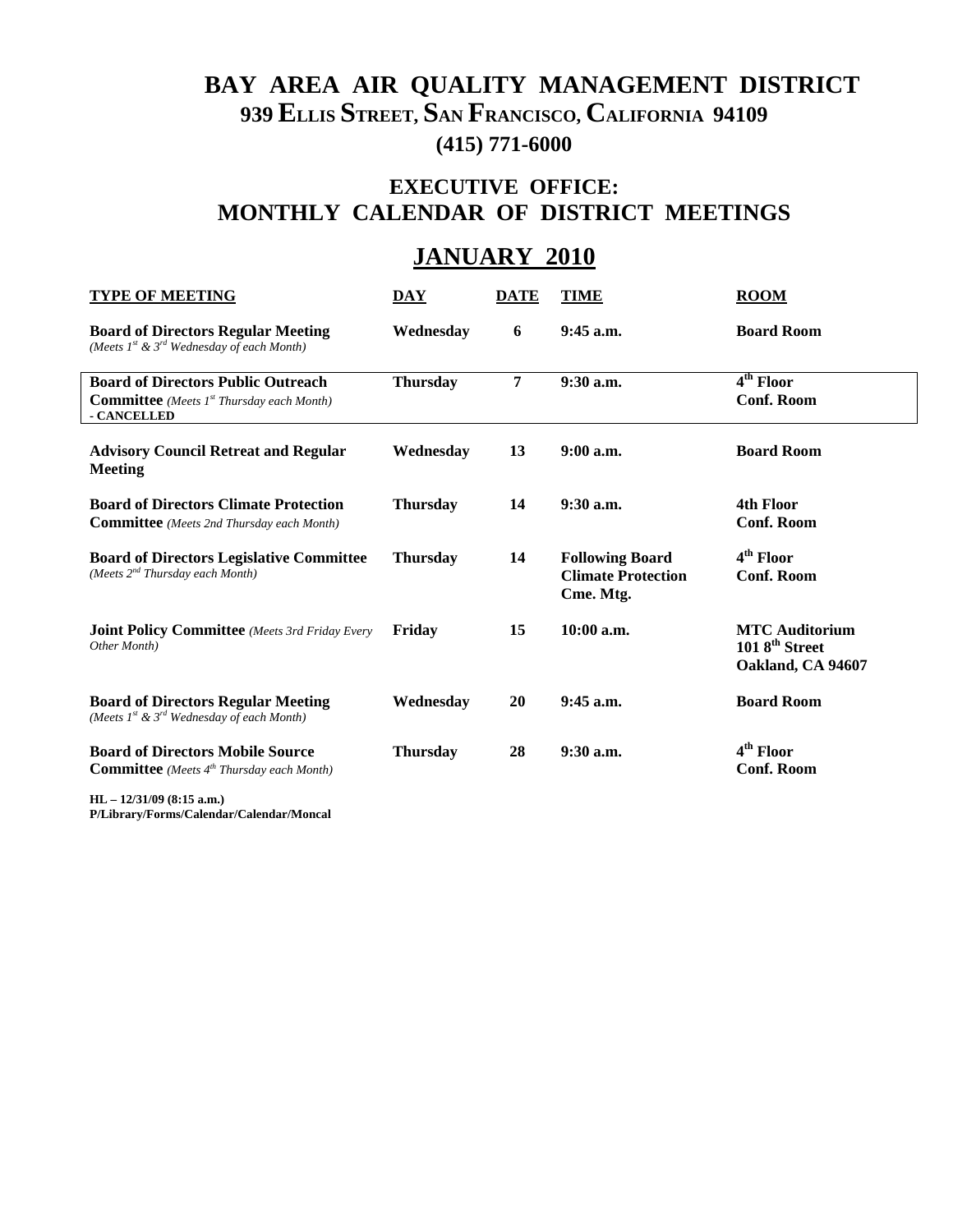# AGENDA: 1

### BAY AREA AIR QUALITY MANAGEMENT DISTRICT Memorandum

- To: Chairperson Bramlett and Members of the Advisory Council
- From: Jack P. Broadbent Executive Officer/APCO
- Date: December 31, 2009

Re: Advisory Council's Draft Meeting Minutes of November 10, 2009

#### RECOMMENDED ACTION

Approve attached draft minutes of the Regular Advisory Council's meeting of November 10, 2009.

#### DISCUSSION

Attached for your review and approval are the draft minutes of the November 10, 2009 Advisory Council meeting.

Respectfully submitted,

Jack P. Broadbent Executive Officer/APCO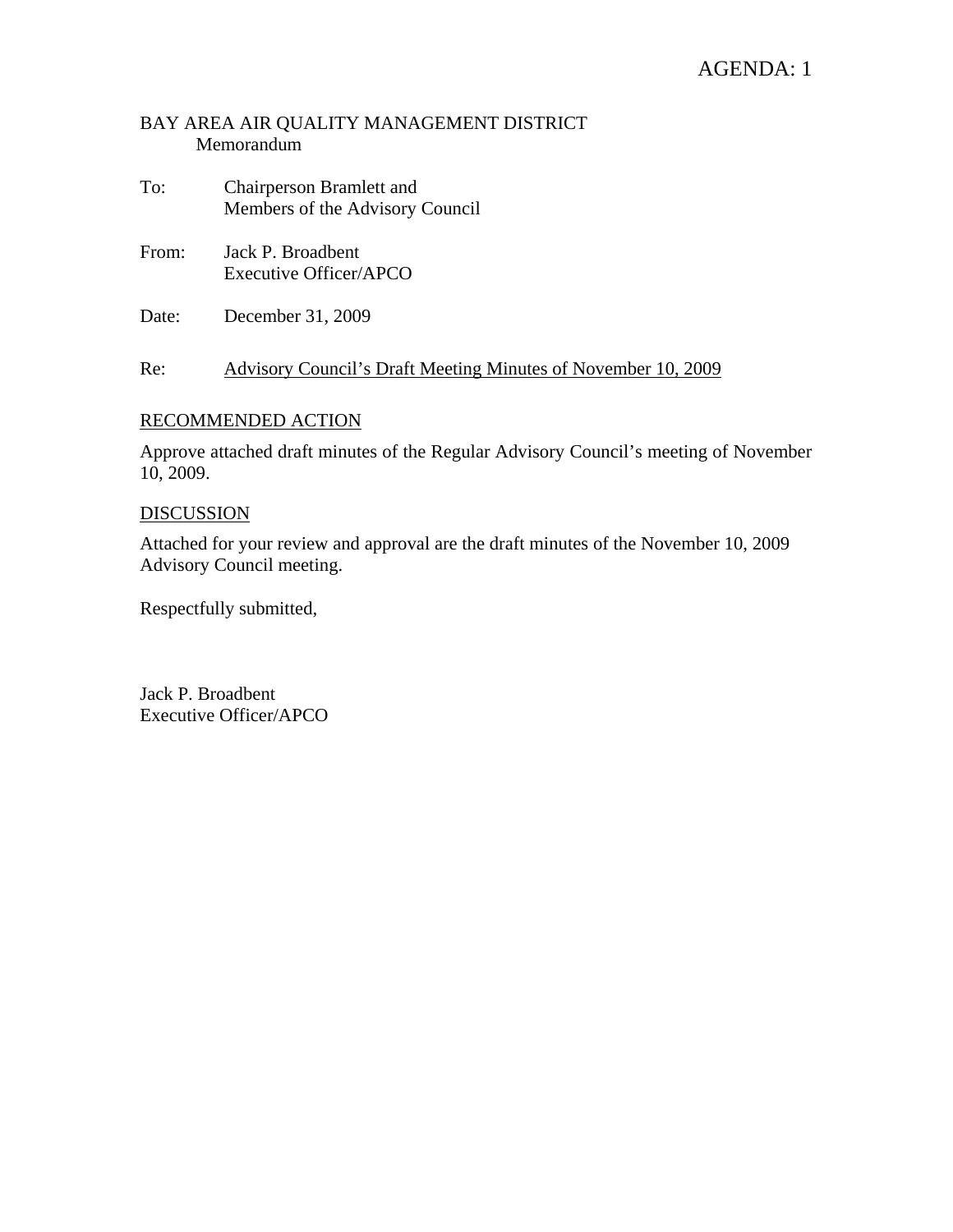### AGENDA: 1

Bay Area Air Quality Management District 939 Ellis Street San Francisco, CA 94109 (415) 749-5000

### **DRAFT MINUTES**

Advisory Council Regular Meeting 9:00 a.m., Tuesday, November 10, 2009

# **CALL TO ORDER**

| <b>Opening Comment:</b>       | Chairperson Brazil called the meeting to order at 9:00 a.m.                                                                                                                                                                                                                                                                                                                                                   |  |  |
|-------------------------------|---------------------------------------------------------------------------------------------------------------------------------------------------------------------------------------------------------------------------------------------------------------------------------------------------------------------------------------------------------------------------------------------------------------|--|--|
| <b>Roll Call:</b>             | Chairperson Harold Brazil; Vice Chairperson Jeffrey Bramlett,<br>Secretary Ken Blonski; and Council Members, Louise Bedsworth,<br>Ph.D., Benjamin Bolles, Robert Bornstein, Ph.D., Emily Drennen,<br>MPA, John Holtzclaw, Ph.D., Robert Huang, Ph.D., Karen<br>Licavoli-Farnkopf, Kraig Kurucz, M.S., Rosanna Lerma, Jane<br>Martin, Dr.Ph.H., Kendal Oku, Jonathan Ruel, Dorothy Vura-<br>Weis, M.D., M.P.H. |  |  |
| Absent:                       | Jennifer Bard, Stan Hayes, Kraig Kurucz, Sarah Martin-Anderson,<br>M.P.P., Neal Osborne                                                                                                                                                                                                                                                                                                                       |  |  |
| <b>Public Comment Period:</b> | There were no public comments.                                                                                                                                                                                                                                                                                                                                                                                |  |  |

#### **Consent Calendar**:

#### **1. Approval of Minutes of the October 14, 2009 Advisory Council Meeting**

**Advisory Council Action:** Member Holtzlaw made a motion to approve the minutes of October 14, 2009; Member Vura-Weis seconded the motion; unanimously carried without objection.

#### **DISCUSSION**

### **2. Discussion of draft report on the Advisory Council's October 14, 2009 Meeting on California's 2050 GHG Emission Reduction Target – Electricity Generation and Commercial & Residential Energy Sectors**

Chair Brazil reported that Dr. Bornstein, Ben Bolles, himself, Stan Hayes and Rosanna Lerman worked on editing the draft report of the October 14, 2009 Advisory Council's meeting on California's 2050 GHG Emission Reduction Target – Electricity Generation and Commercial & Residential Energy Sectors. Input was also received from Council Members. Dr. Bornstein discussed the format chosen for the report and suggested discussing each area at a time.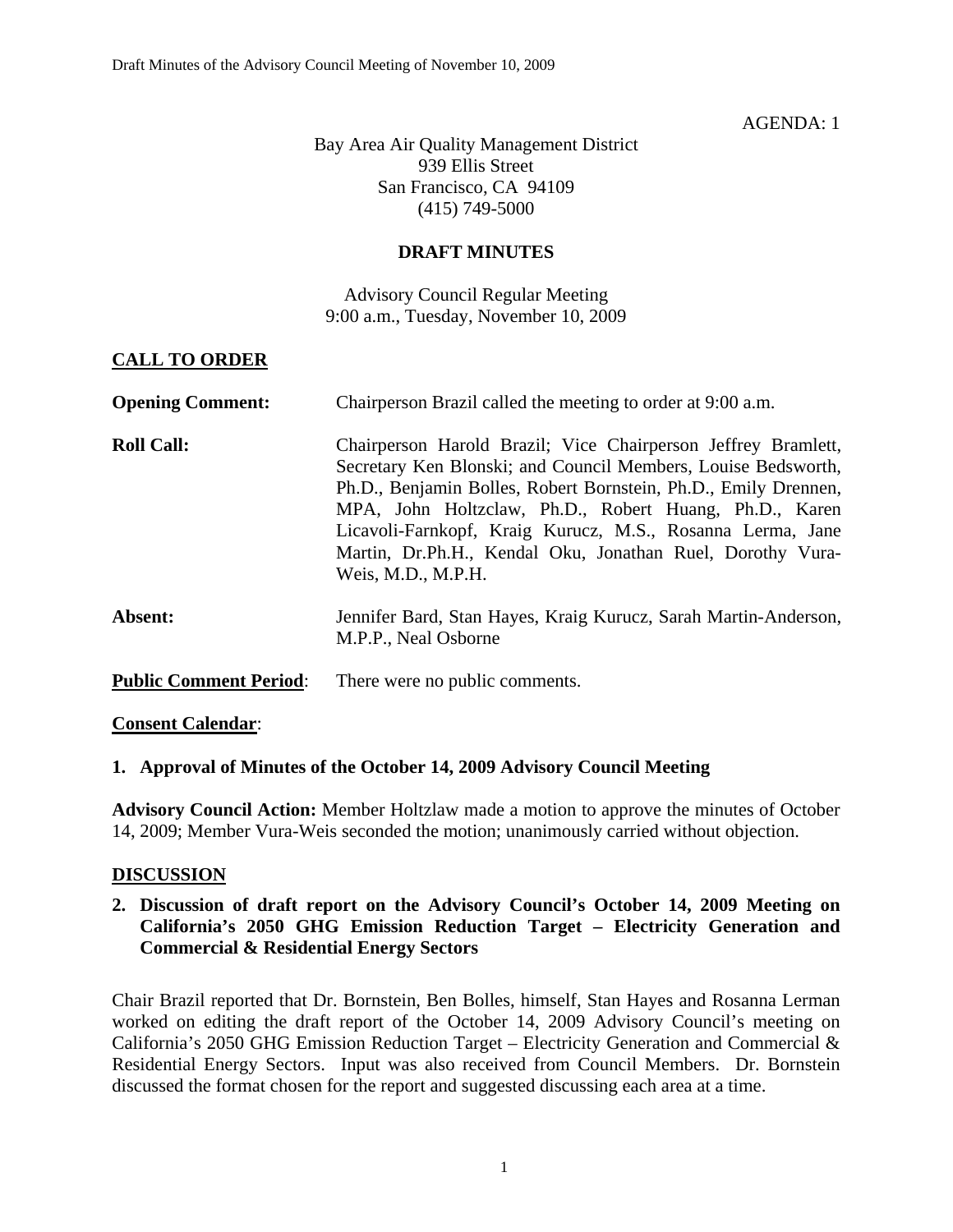Council Members and staff reviewed the draft report and arrived at consensus on revisions.

**Advisory Council Action:** Dr. Holtzclaw made a motion to approve the final draft report; Vice Chairperson Bramlett seconded the motion; carried unanimously without objection.

## **OTHER BUSINESS**

### **3. Discussion, Recommendation and Selection of Slate of Officers for 2010**

Interest in the Secretary role was expressed by Dr. Martin and Mr. Hayes.

**Advisory Council Action:** Dr. Holtzclaw made a motion to appoint Jeffrey Bramlett as Chairperson, Ken Blonski as Vice Chairperson and Stan Hayes as Secretary; Dr. Bornstein seconded the motion; carried unanimously without objection.

### **4. Recognition of Outgoing Advisory Council Members**

Chairperson Brazil recognized outgoing Advisory Council Members Emily Drennen and Karen Licavoli-Farnkopf, and spoke of their background and service while on the Advisory Council. Both Members were presented with official momentos recognizing their service on the Advisory Council.

### **5. Chairperson's Report**

Chairperson Brazil thanked the Advisory Council Members for their work over the past year, stated that the transition was successful and he believed the Advisory Council was moving in a good direction.

#### **6. Committee Member Comments/Other Business**

Deputy APCO, Jean Roggenkamp announced that the Air District is exploring the possibility of moving its headquarters to a new location or remaining at the current location and rehabilitating and retrofitting the building.

Secretary Ken Blonski stated that he was initially skeptical of the new process and format for the Advisory Council, but agreed that it has worked well. Ms. Roggenkamp noted that Advisory Council Members will have an opportunity to discuss and review what worked and what did not from the last year at the upcoming January Retreat.

Dr. Huang added that he also likes the new format, as it forces the Council to focus more on issues and it is more productive. Members were asked to think about topics they would like discussed at the January Retreat.

**7. Time and Place of Next Meeting -** 9:00 a.m. Wednesday, January 13, 2010, 939 Ellis Street, San Francisco, CA 94109.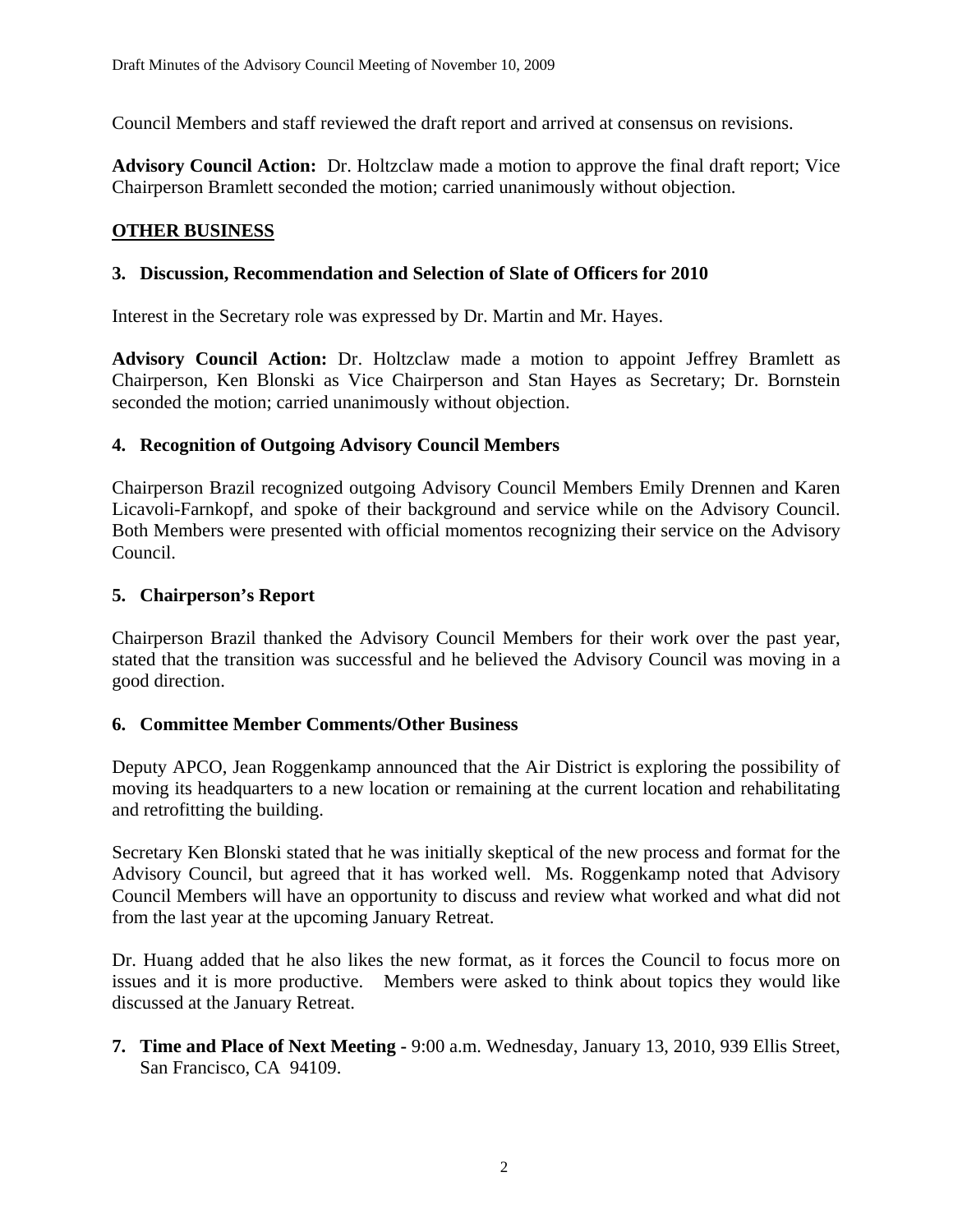Draft Minutes of the Advisory Council Meeting of November 10, 2009

**8. Adjournment:** The meeting adjourned at 11:32 p.m.

 Lisa Harper Clerk of the Boards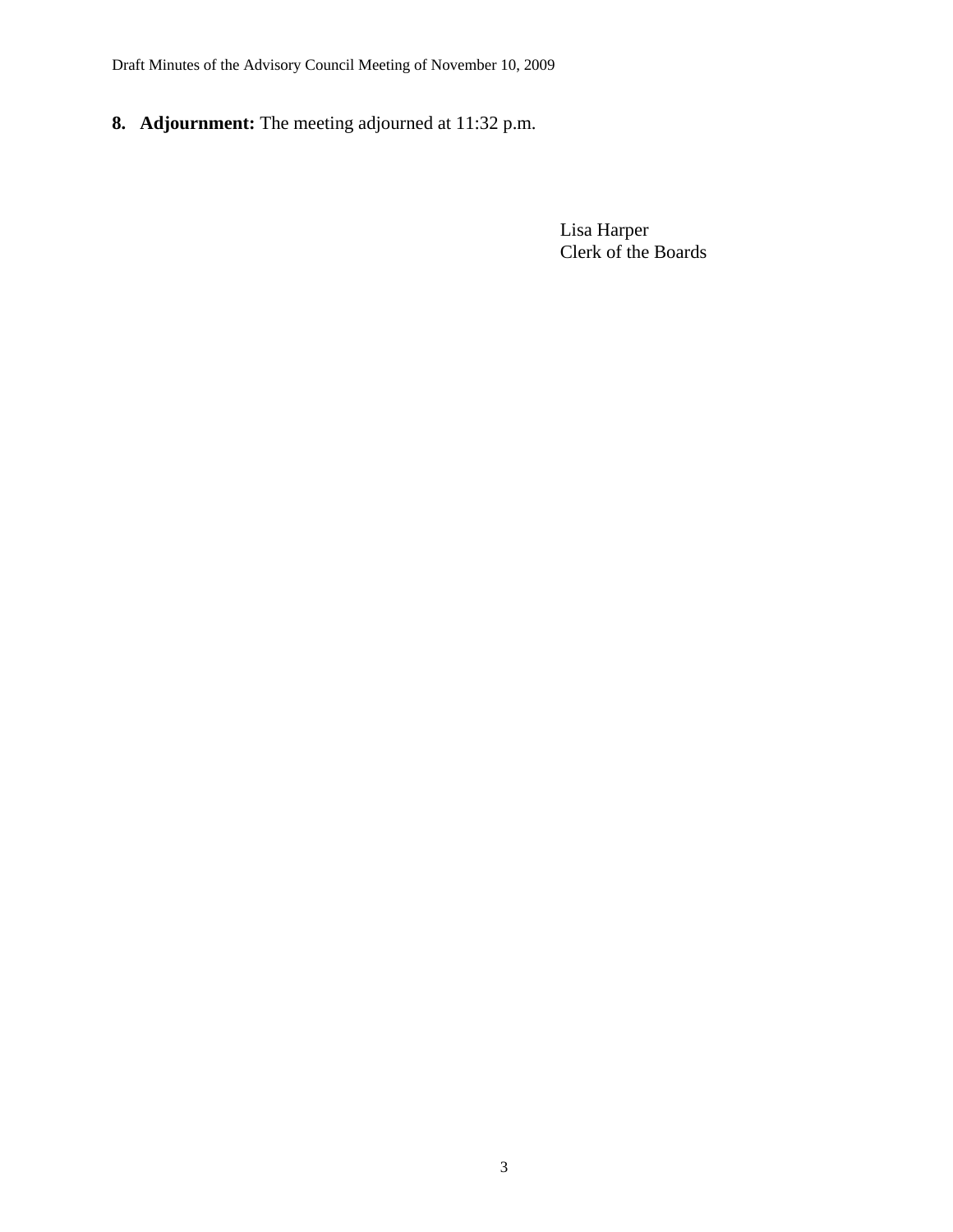# **FINAL REPORT ON THE OCTOBER 14, 2009 ADVISORY COUNCIL MEETING ON CALIFORNIA'S 2050 GHG EMISSION REDUCTION TARGET - ELECTRICITY GENERATION AND COMMERCIAL & RESIDENTIAL ENERGY SECTORS**

# SUMMARY

The following presentations were made at the October 14, 2009 Advisory Council Meeting on California's 2050 GHG emission reduction target of 80% below 1990 levels: electricity generation and commercial & residential energy sectors:

- 1. *GHG Emission Reduction Technologies for Electricity Generation and Demand Reduction* by Hal LaFlash, Director of Renewable Energy Policy and Planning in the Energy Procurement organization at Pacific Gas and Electric Company. In June 2005, he represented PG&E on the World Environment Day panel "From Skyscrapers to Greenhouses: Leaders Take Action to Reduce CO2." He also co-authored "Hedging Carbon Risk: Protecting Customers and Shareholders from the Financial Risk Associated with Carbon Dioxide Emissions," published by the Electricity Journal in July 2005.
- 2. *GHG Control Measures for Commercial and Residential Sectors* by Brian Gitt, Principal, Bevilacqua-Knight, Inc., is an entrepreneurial, results-oriented, industry leader with 10 years experience in energy efficiency and green buildings. He studied environmental studies at Prescott College in Prescott, Arizona and is widely published in a variety of housing journals and magazines, including Urban Land and Metropolitan Home. He currently works with governments and utilities throughout California to develop community-scale building retrofit and solar programs.
- 3. *Prioritizing GHG Mitigation Alternatives by Cost-Effectiveness* by Nic Lutsey, who joined the STEPS research team in the summer of 2008 after completing his Ph.D. in Transportation Technology and Policy in the ITS program at UC Davis. His primary research interest is the cost-effectiveness of emerging technologies to achieve environmental goals. For his dissertation, he created an analytical tool for evaluating technologies to reduce vehicle-related GHG emissions and to compare those strategies with options in other economic sectors.

# DISCUSSION MEETING

The Advisory Council held a meeting on November 10, 2009 to discuss the presentations of October 14, 2009, 2009 and a draft of this report. Minutes of the November 10th discussion meeting are attached.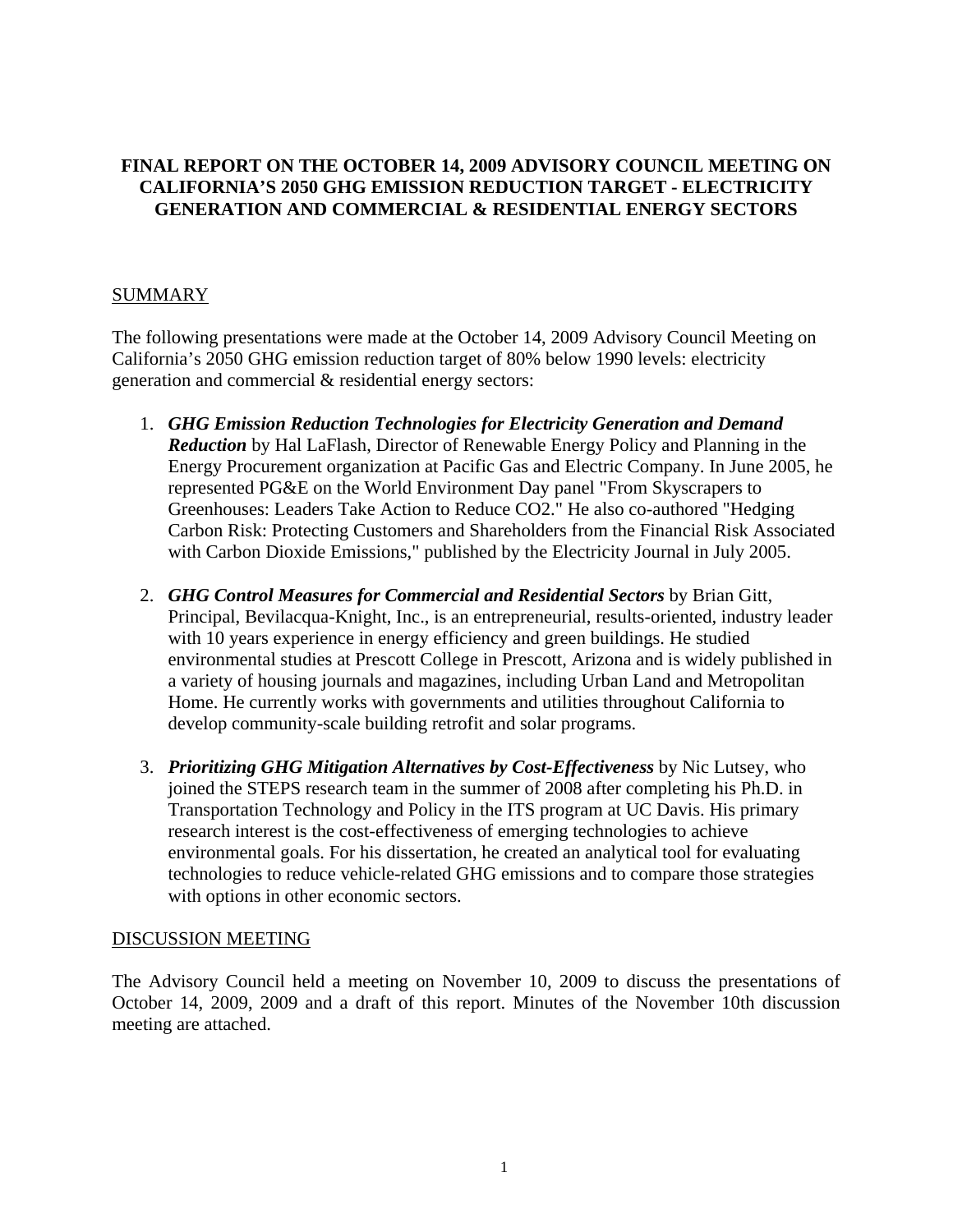## KEY POINTS

Based upon speakers, members of the public, and Advisory Council discussion, below is a summary of key points made by the three speakers.

- 1. **Electrification of a variety of commercial and residential energy loads is necessary to achieve California's GHG targets.** Electricity generation represents 20% of California GHG emissions, but more than half of this is from out of state generation. Many regulatory issues that slow down renewable development are not within the Air District's purview, e.g., environmental permitting, habitat, large spaces for solar, coordination of regulations, and transmission. Emerging renewables include:
	- $\triangleright$  Enhanced Geothermal Systems (EGS) fracture hot rocks and circulate water, but this may cause earthquakes and requires drilling depths beyond one mile.
	- ¾ Wave-power techniques include point absorbers, oscillating water columns, or overtopping devices.
	- ¾ Off-shore wind has a higher potential in California than on-shore sources, but floating designs are still too expensive for wide-spread use.
	- ¾ Biomethane from anaerobic digestion and thermo-chemical conversion into natural gas substitutes--has current challenges including possible adverse effects on ozone levels, waste management, and water quality.
	- $\triangleright$  Solar photovoltaic (PV) technology, in which the biggest advances will occur between now and 2050, now uses silicon based solar cells, but will move into the less expensive (but less efficient) thin film technology before moving to inexpensive and highly efficient third generation technologies, such as multi-junction nano materials and Multi-Exciton Generation (MEG).
- 2. **Building Integrated Photovoltaics (BIPVs) are required to meet California's goals of net-zero energy homes by 2020 and net-zero energy businesses by 2030.** Inexpensive building integration techniques include: (a) PV built into façades and/or roofs via solar roof tiles, membranes, or peel and stick techniques and (b) see-and light-thru solar glazing, roofs, solar curtain walls, spandrel glass, and vision glass that integrates PV into shading glass. Control of building demand-response also includes smart air condition and other appliances that can be turned off during periods of peak electricity demand via switches or pagers.
- 3. **A common need for all the above is to overcome the funding gap in the new technology development-cycle.** R&D is funded mainly by government, and once new products are commercialized and sold, they are funded by standard financing markets. The challenge is getting from R&D to the commercial phase, and a financing program and market structure can be the best way to make this happen. The right incentives and market structure will help determine which new technologies will succeed.
- 4. **Buildings are the most cost effective path to achieve GHG emission targets.** Buildings are the second largest GHG source (with transportation leading at 38%) at 23% of the total; residential emissions are double that of commercial buildings. Thirteen million California homes must achieve an average 40% energy reduction by 2020 at a cost of \$15,000 to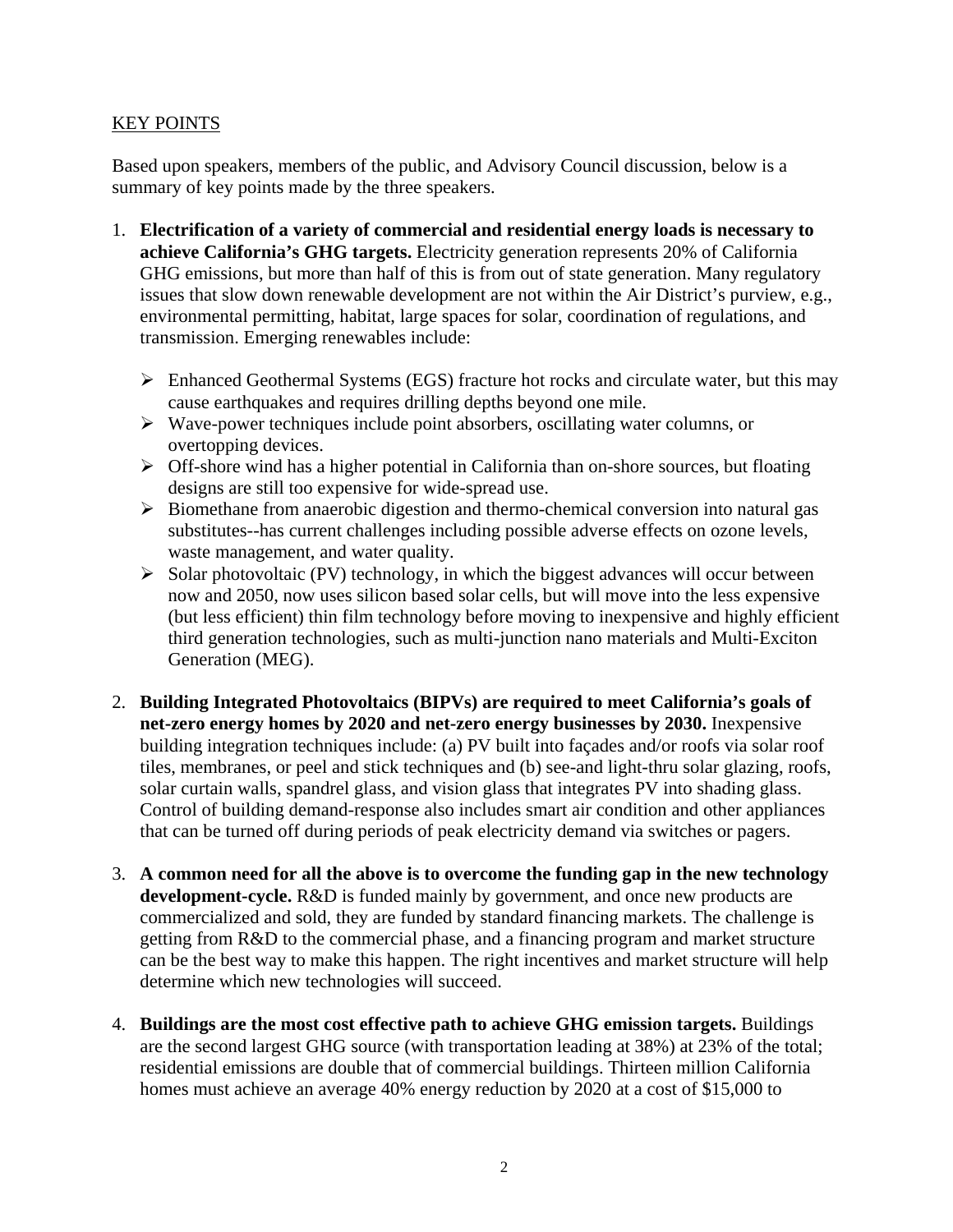\$20,000 each, beyond the means of many homeowners without economic incentives. With new construction forecasted at 1% a year, two-thirds of all 2050 buildings already exist, making standards for retrofits as important as new construction.

- 5. **Required building transformations for GHG reductions require sequential alignment of government policy, business capacity, and consumer demand.** Voluntary policy tools include rebates and incentives, education and outreach, technical assistance, easy and cheap permits, and emerging technologies. Phased-in mandatory tools include codes and standards, green remodeling requirements, mandatory Home Energy Rating System (HERS) audits, time of sale requirements, mandatory retrofits by date certain, and carbon energy surcharges. Voluntary market based approaches engage the private sector to create jobs and bolster local economies. Business capacity and workforce development ensures consistent standards, contractor qualifications, training, testing, certification, field mentoring, and quality assurance. Regional programs achieve economies of scale and centralized information, while increased consumer demand requires reduced cost barriers, bundled incentives, and bulk purchasing to reduce costs.
- 6. **Challenges exist and must be overcome to achieve building GHG targets.** Market transformations require sequential alignment of government policy, business capacity, and consumer demand. These will require:
	- $\triangleright$  building-specific retrofitting, including demographics, lifestyle, culture, and behavioral aspects,
	- $\triangleright$  plans on how to: drive participation; create reasonable standards; foster regional consistency, and accountability,
	- $\triangleright$  voluntary policy tools include: rebates and incentives, technical assistance, and easy and cheap permits,
	- ¾ government needs to supply: resources, marketing tools, technology advancements, and Leadership in Energy and Environmental Design (LEED) building certification referrals,
	- $\triangleright$  mandatory tools must be phased in, and include: codes and standards, green remodeling requirements, mandatory HERS audits, time of sale requirements, mandatory retrofits by date certain, and carbon energy surcharges,
	- ¾ market-based approaches to: create jobs and bolster local economies,
	- $\triangleright$  workforce development to ensure: consistent standards, contractor qualifications, training, testing, certification, field mentoring, and quality assurance,
	- $\triangleright$  consumer cost-barriers must be lowered and incentives bundled, while bulk purchasing, education, outreach, and technical assistance must be provided, and
	- $\triangleright$  regional programs to achieve economies of scale and centralized information.
- 7. **The Air District could coordinate with other entities to achieve consistent GHG reduction programs and to leverage collective funding.** The Air District could support state legislation, e.g., the CEC's AB 758 with its regulatory authority over existing buildings and the CPUC changing cost effectiveness rules to achieve deeper energy reductions. The Air District could also help bolster region-wide campaigns for consumer education and outreach (including consumer handbooks), demonstration projects, test pilot programs, and technology evaluation. Air District funding not targeted at energy efficiency retrofits or specific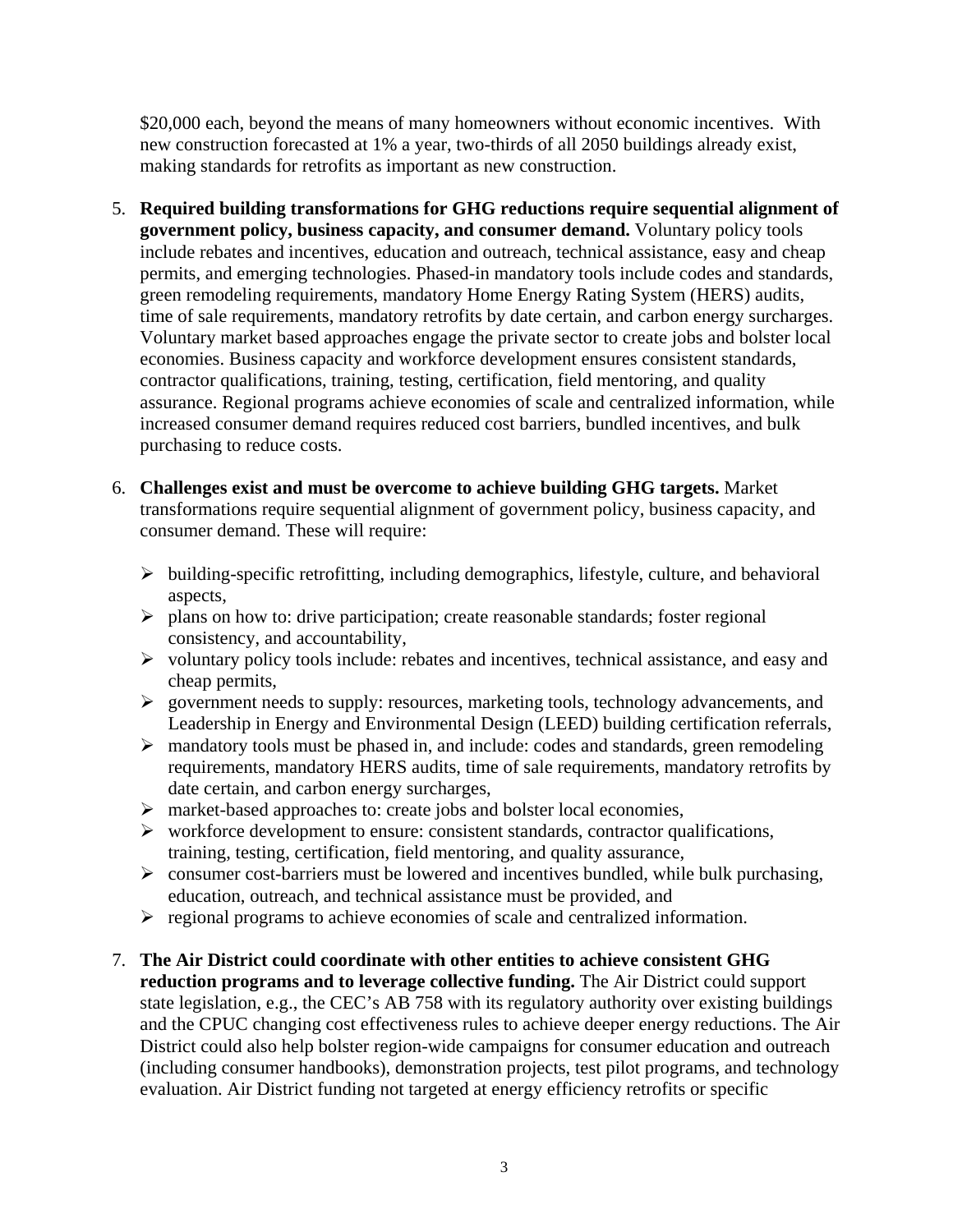programs could be used to fund basic planning efforts, such as General Plans, building and zoning codes, and aid low and moderate income persons and renters to participate in GHG emission programs.

- 8. **A new bottom-up analytical tool can estimate mitigation cost-curves for ranking emissions reduction strategies by cost effectiveness.** The model was applied within individual and across a variety of sectors. Results indicate that only a combination of technologies will produce the required 2020-2035 GHG reductions, including:
	- $\geq$  auto CO<sub>2</sub> reductions of 25% at a cost of \$1,000 per vehicle,
	- $\triangleright$  hybrid electric vehicles now cost an additional \$3,000, but that will decrease,
	- $\triangleright$  heavy duty trucks with efficient technologies for engines, transmissions, and tires can pay back costs over the vehicle's lifetime,
	- $\triangleright$  building efficiency can include increased usage of efficient Energy Star appliances, HVAC, lighting, distributed power, windows, and insulation,
	- $\triangleright$  power generation reductions involves shifting from coal to: natural gas, nuclear, geothermal, wind, cleaner coal, biomass (including from agricultural waste), solar, and/or and natural-gas carbon capture and sequestration (CCS),
	- ¾ more advanced technologies, such as solar panels and beyond hybrid vehicles, will cost above \$50 per ton, and
	- $\triangleright$  to achieve 2050 GHG goals, entirely new (and costlier) technologies are needed, e.g., fuel cell vehicles, larger scale solar panels, wind turbines, smart grids, EV fast-charging, hydrogen stations, planning efforts for land use, changes from truck to rail transit, pricing, smart growth, VMT reduction, building zoning, and co-benefits (e.g., cleaner water, public health, economic development, standard of living).

# EMERGING ISSUES

- 1. **Mandates, legislative, and regulatory initiatives to help achieve building GHG emission goals.** These include AB 32, Scoping Plan, PUC strategic plan, local government reduction goals, Green Building Standards Code, AB811's Property Assessed Clean Energy (PACE), HERS II home energy rating system, AB 758 that gives the CPUC regulatory authority over existing buildings and homes, and SB 375 that addresses transportation, but has implications for buildings, as it promotes mixed use neighborhoods, high-density shared-wall buildings, bike, public transit, and smaller homes, which provides reduced energy usage. Funding for these efforts will be unprecedented.
- 2. **Smart Grids**. These consist of intelligent sensing and control devices, data communication, and computing. They will manage: demand response, grid assets, grid level renewables, smart homes, real time supply and distribution, distributed storage, and plug-in vehicle integration.
- 3. **Carbon capture and sequestration**. Technology and capability development is needed. Success will require costs of no more than \$50 per ton, but capture and sequestration will only be part of GHG-reduction solutions.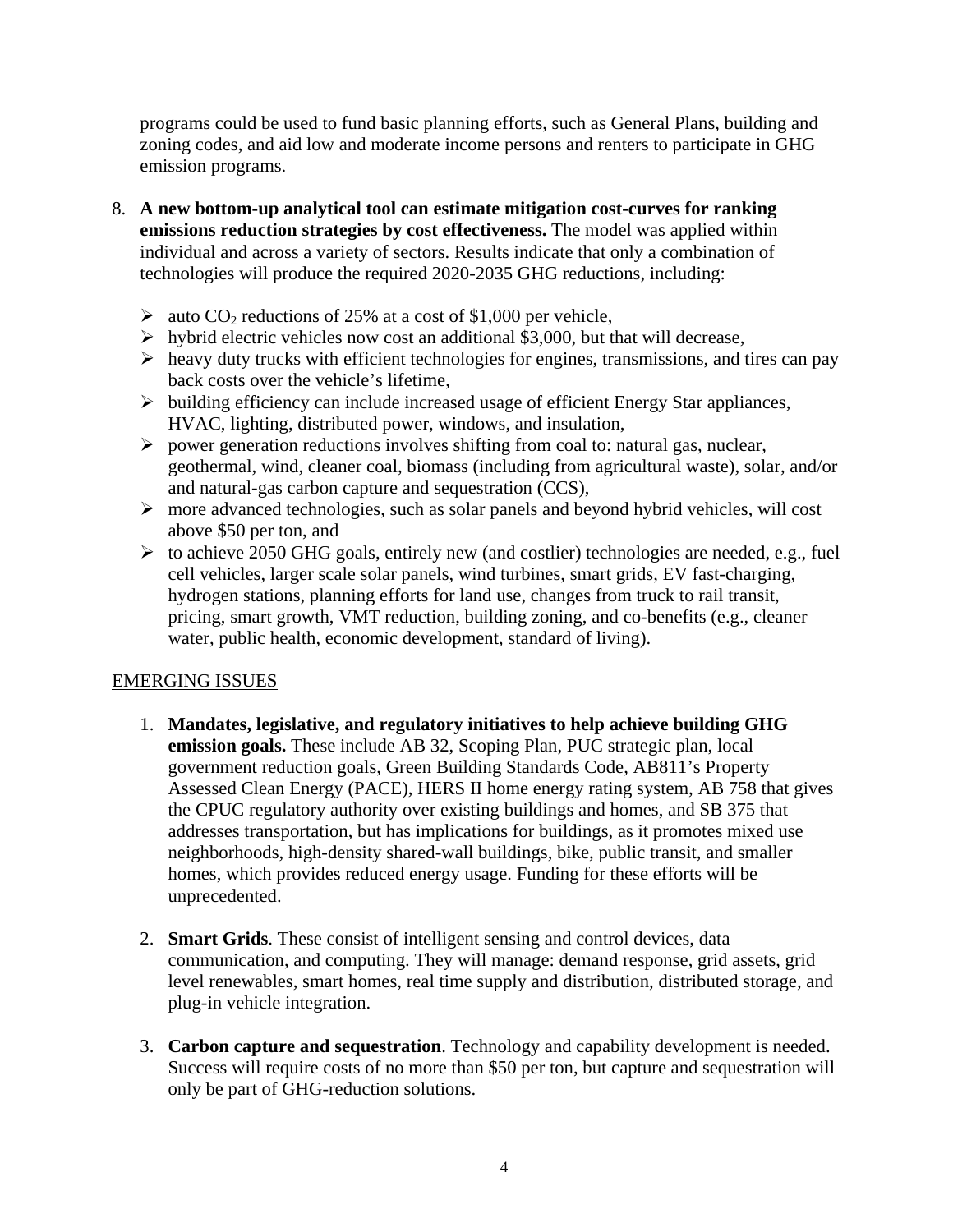- 4. **AB 920.** Net Metering and Solar Initiative Programs have only had a goal of meeting customer loads, but AB 920 now allows generation of excesses to be sold back to utilities. Pricing must be determined, and the current 2.5% net metering cap may be raised to 5%.
- 5. **Detailed weather, climate, and climate-change data.** Such data are currently used to forecast hydroelectric production and wind, and in building irrigation programs across California, but they could also be used with solar energy development and building energy efficiency programs.
- 6. **Electric vehicle charging**. Current pricing policy encourages nighttime charging, but neighborhood cluster-charging programs are being developed.
- 7. **Bottom-up analytical tools to estimate mitigation cost-curves for ranking emissions reduction strategies by cost effectiveness.** This model can be applied within one or across a variety of sectors.
- 8. **Increasing adoption of voluntary and government-mandated third party building and development standards to reduce environmental footprints.** Such programs include LEED and Build It Green**.** Requirements include optimization of air quality and energy benefits.

#### RECOMMENDATIONS

The following Advisory Council recommendations to the Board are based on the above presentations and subsequent discussions among Advisory Council members.

- 1. Expand the scoring criteria in Air District's grant programs to encourage funding to government- and private-entities to promote promising new GHG emission reduction techniques.
- 2. Expand the Air District's economic analysis capabilities for its current and future efforts in the linked areas of air quality management, energy use, and climate change.
- 3. Work with government agencies to promote streamlined and centralized permitting of GHG, toxic, and criteria-pollution reduction projects.
- 4. Expand and coordinate with organizations on the Air District's education and outreach efforts to include effective personal, government, corporate, and media actions to improve indoor and outdoor air quality and to reduce criteria pollutant-, toxic-, and GHGemissions in the areas, for example, of energy demand and home retrofits.
- 5. Continue to support local planning efforts to improve air quality and to reduce GHG emissions through technical assistance, funding, and legislation.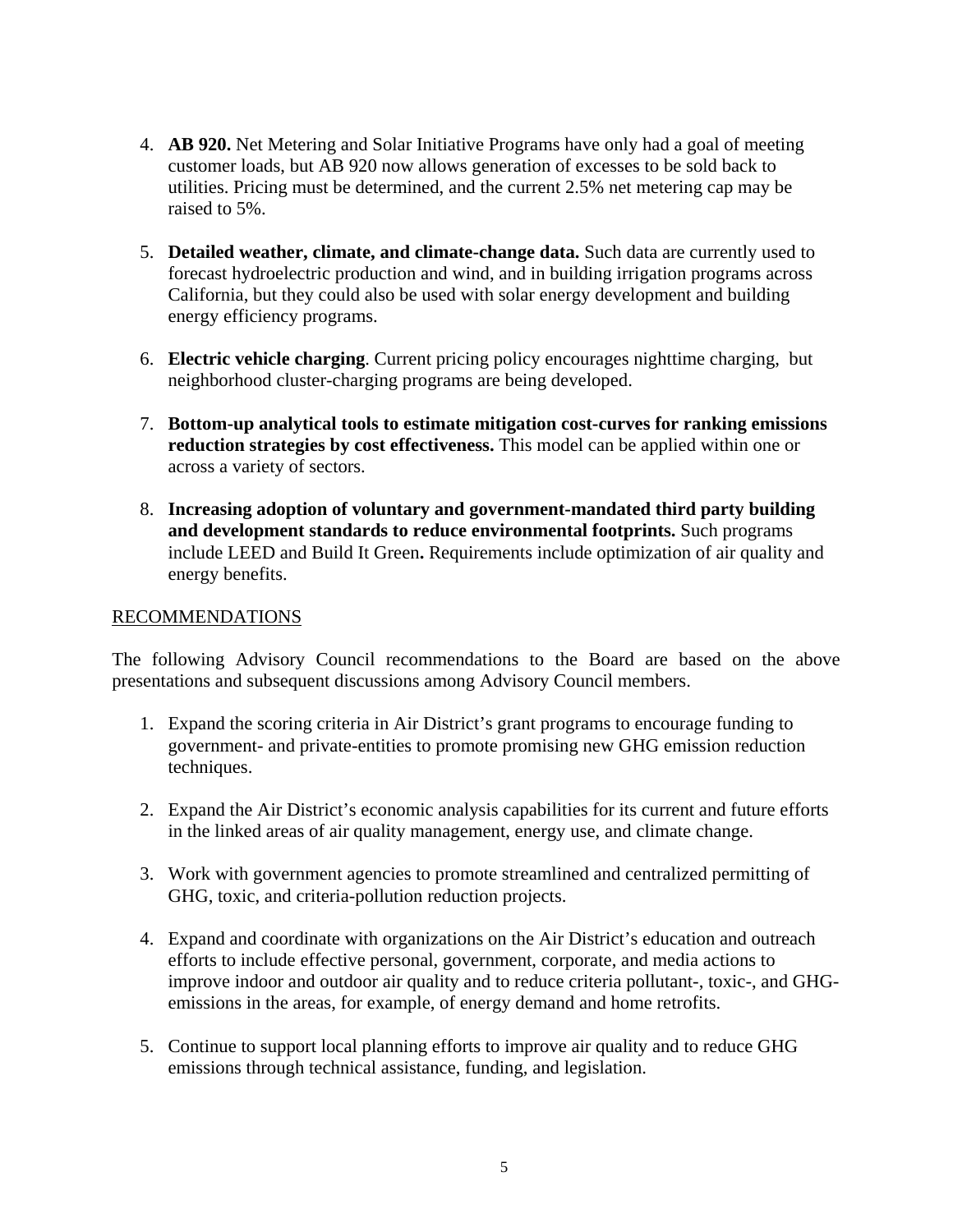- 6. Convene annual Air District sponsored seminars and one-day symposia for the exchange of ideas on GHG emission reduction technologies between representatives from the Air District, businesses, regional universities, local government agencies, and community groups.
- 7. Expand the Air District's existing land use, meteorological, climate, climate change, building, emissions, and air quality data bases and forecasts into a regional archive and clearinghouse of quality data bases. Provide links on the Air District's web sites to other complementary data bases. These data provide newly available information on local spatial- and temporal-variations in weather, climate, and climate change patterns and trends across the Bay Area. This would be useful to architects, planners, engineers, and air quality modelers to address energy efficiency issues in the planning and building of structures and larger projects.
- 8. Increase inter-agency collaboration to identify and quantify co-benefits arising from efforts to reduce energy use. Co-benefits might include improved public health, water conservation, equity, and economic development. This information would allow the Air District and other agencies to prioritize actions that will achieve co-benefits across disciplines.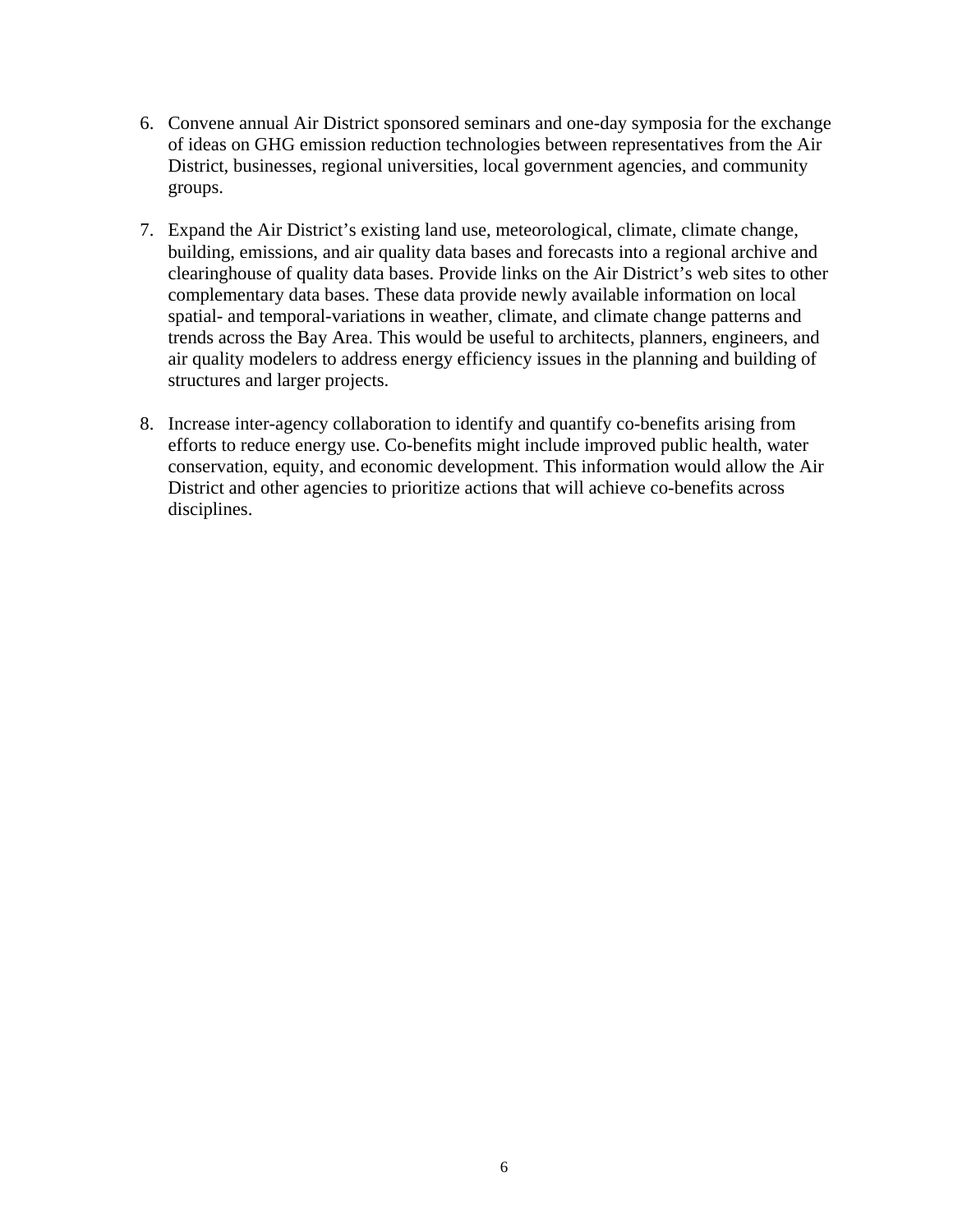#### BAY AREA AIR QUALITY MANAGEMENT DISTRICT Memorandum

- To: Chairperson Jeffrey Bramlett, and Members of the Advisory Council
- From: Jack P. Broadbent Executive Officer/APCO

Date: January 6, 2010

Re: Discussion of New Advisory Council Meeting Format Implemented in 2009

# RECOMMENDED ACTION

The Council and Air District Staff will discuss the new Advisory Council meeting format implemented in 2009 and consider possible changes to scheduling or procedures for 2010.

# BACKGROUND

The Board of Directors amended the Administrative Code to revise the meeting format and role of the Advisory Council on January 7, 2009. The revisions specified that the Advisory Council meet only as a full Council, nine times per calendar year. The nine meetings included a retreat and four topic meetings, each followed by discussion meeting at which a report to the Board is prepared. Experience during the first year of the revised meeting format showed that the Council was not able to schedule four topic meetings during calendar year 2009, and Air District staff proposed further amendments to the Administrative Code. On October 7, 2009, the Board of Directors further amended the Administrative Code to provide more flexibility for the Council to schedule the required number of topic meetings and related discussion meetings. The amendments specify up to ten meetings per year, including a retreat, up to four topic meetings and one or more discussion meetings following each topic meeting. A copy of Administrative Code, Division I, Operating Policies and Procedures, Section 7 Advisory Council is attached.

# DISCUSSION

A new Advisory Council meeting format was implemented in 2009. The Council had three very successful meetings, with excellent speakers and prepared three reports to the Board of Directors. However the Council was not able to schedule four topic meetings in 2009 because the Council generally required two discussion meetings after each topic meeting to discuss the presentations and materials received, and prepare and finalize a report to the Board of Directors. The Council and Air District staff will discuss the new meeting format implemented in 2009, procedures that were effective in 2009 as well as possible changes for 2010.

Respectfully submitted,

Jack P. Broadbent Executive Officer/APCO

Prepared by: Gary Kendall Reviewed by: Jean Roggenkamp Brian Bunger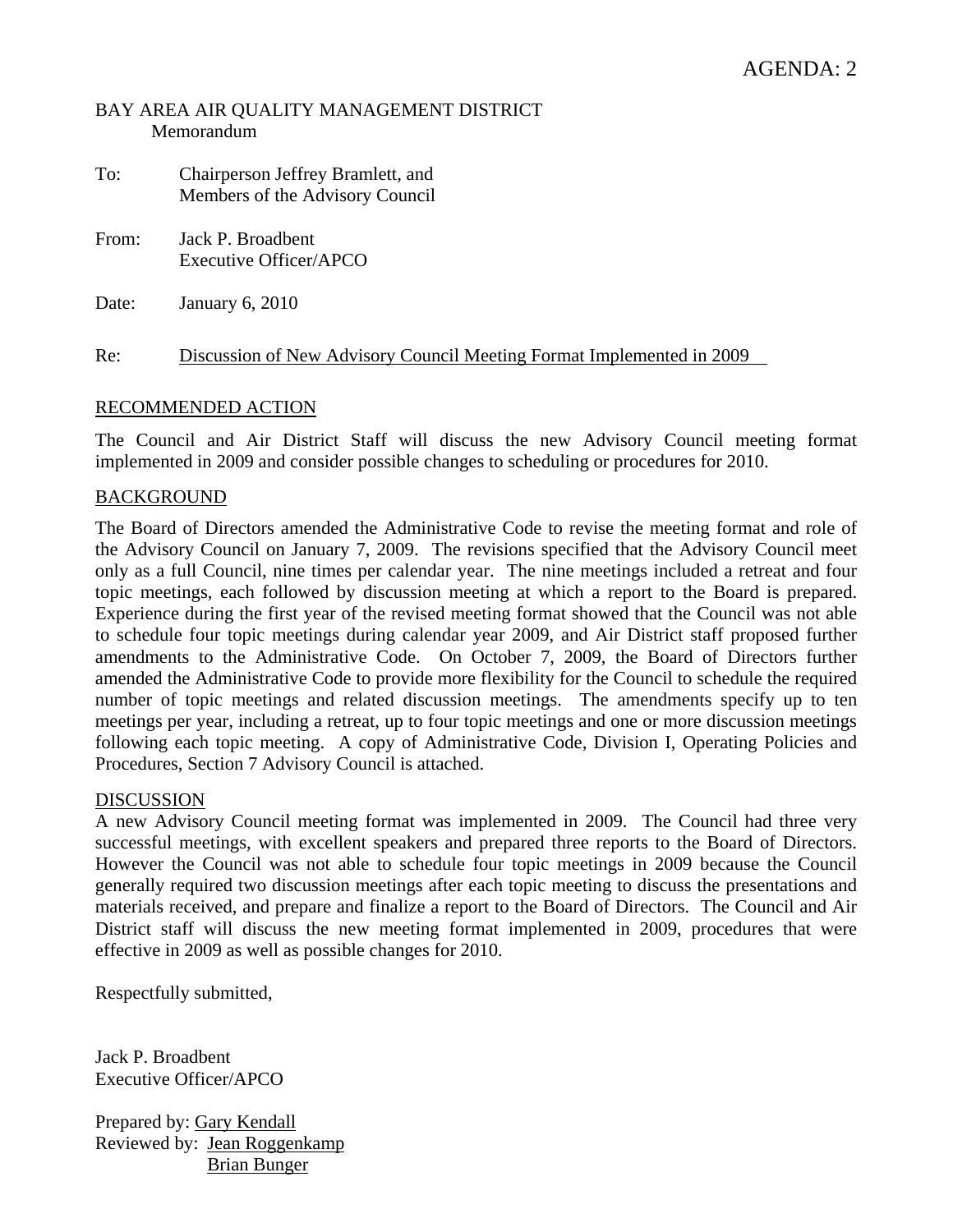#### **SECTION 7 ADVISORY COUNCIL**

#### **7.1 ACTIVITIES OF COUNCIL. (Revised 1/7/09, 10/7/09)**

- (a) The Advisory Council shall meet as a full Council a total of  $\frac{up to ten (10)}{um}$  times each year, for the following purposes: In or around January of each year the Advisory Council shall meet in a retreat format to consult with the Executive Officer/APCO to consider topics for no more than four (4) meetings in a symposium format at which presentations and discussion on specific topics shall take place. The topics for these meetings may include, but are not necessarily limited to, the following topics:  $\left( \underline{\mathbf{I}} \right)$  current developments in health information related to air quality; (2) current developments in technologies and techniques for control of air emissions from stationary sources; (3) current developments in technologies and techniques for control of air emissions from mobile sources; and  $(4)$ current developments related to air quality in land use planning and transportation planning. Each of these meetings shall be followed by one or more discussion meetings at which the presentations made and materials received at the topical meeting are discussed and a report for the Board's consideration on the specific topic is agreed upon. Except as provided in Section 7.1(b), the total number of meeting per year shall not exceed ten (10).
- (b) For any single additional meeting, if at least two-thirds (2/3) of the seated members of the Advisory Council determine by a vote taken in a regular meeting of the Advisory Council, or if at least two-thirds (2/3) of the seated members of the Board of Directors determine by a vote taken during a regular meeting of the Board of Directors, that such additional meeting is necessary, the Advisory Council may meet at such additional times and occasions as the Advisory Council, itself, or the Board of Directors shall determine is necessary.
- (c) The Advisory Council shall make recommendations and reports to the Board of Directors on the matters considered at its meetings as the Council determines to be advisable and in such manner and form as the Council determines advisable. The Advisory Council shall consider and report to the Board on specific matters which may be referred to the Council by the Board of Directors or by the Executive Committee of the Board of Directors. The members of the Advisory Council are selected because of their eminence in their professions and fields of endeavor and as representatives of interest groups in the community. The Advisory Council shall consider for the Board of Directors matters which come before the Council to arrive at the best advice upon which the Council may agree, which advice may include the technical, social, economic, environmental and fiscal aspects of such issues.
- (d) No more than four (4) Advisory Council members shall attend meetings other than meetings of the Advisory Council and meetings of the Board of Directors or Board of Directors' Committees at the District's expense.

#### **7.2 TERM OF OFFICE.**

The terms of office for members of the Advisory Council are fixed by Health and Safety Code Section 40263.

#### **7.3 LIMITS ON TERM OF OFFICE.**

Effective with appointments for terms on the Advisory Council commencing on January 1, 1992, and thereafter, it is the policy of the Board of Directors that members with twelve (12) consecutive years of membership on the Council not be re-appointed to the Council, except that such members who were serving on the Council on the date of adoption of this policy may be appointed to one additional term. A member not re-appointed because of having

**Deleted:** nine (9)

| Deleted: four $(4)$                                              |
|------------------------------------------------------------------|
| Deleted: a                                                       |
| Deleted: b                                                       |
| Deleted: c                                                       |
| Deleted: d                                                       |
| Deleted: four $(4)$                                              |
| <b>Deleted:</b> (for a total of four (4)<br>additional meetings) |
| Deleted:                                                         |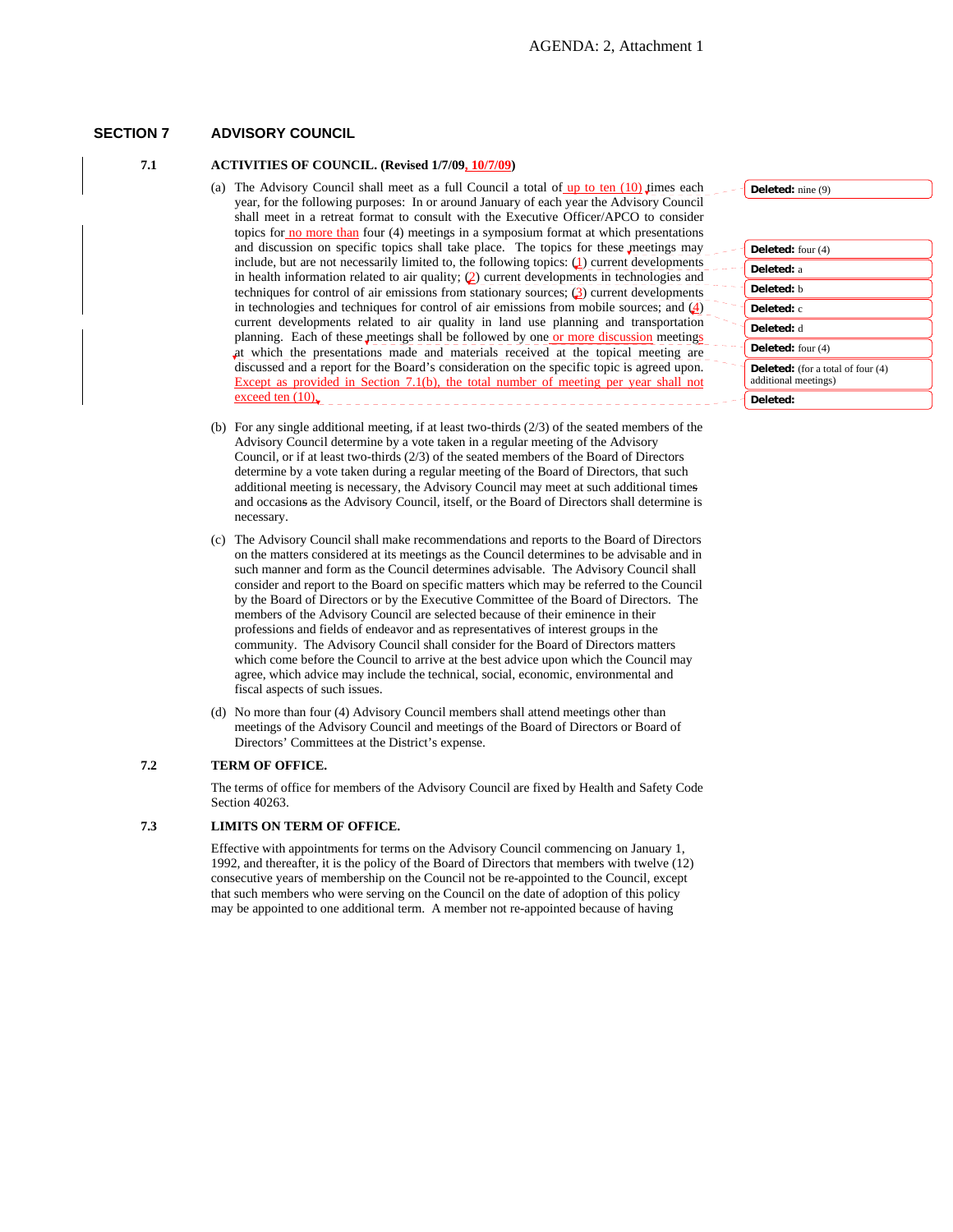served twelve (12) consecutive years on the Council shall again be eligible for appointment after an absence of two years from the Council.

#### **7.4 EXPENSE REIMBURSEMENT. (Revised 1/14/09)**

Members of the Advisory Council shall be reimbursed for actual and necessary expenses incurred by them in attending meetings of the Advisory Council and meetings and public hearings conducted by the Board of Directors. Mileage, tolls, parking fees, meals and other incidental expenses will be allowed at the same rate as is allowed to Members of the Board of Directors provided that receipts are presented pursuant to Section II-5.6.

#### **7.5 OTHER EXPENSES. (Revised 1/14/09)**

Other expenses may be allowed after prior specific approval by a majority of the Board of Directors.

#### **7.6 CLERK CERTIFICATION OF ATTENDANCE AND EXPENSES.**

The Clerk of the Boards shall certify to the Director of Administrative Services the attendance and the expense reports of members of the Advisory Council.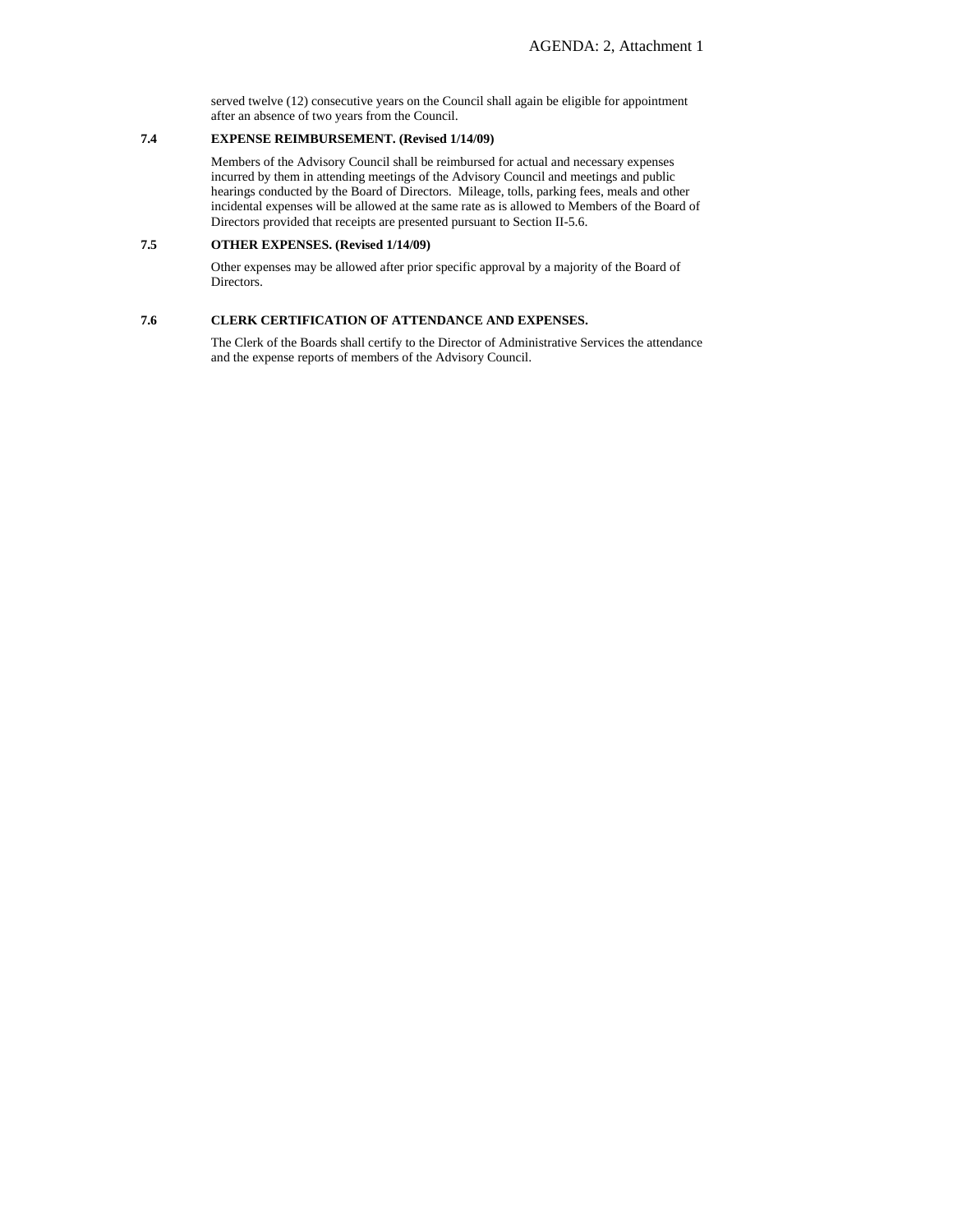### BAY AREA AIR QUALITY MANAGEMENT DISTRICT Memorandum

- To: Jeffrey Bramlett, and Members of the Advisory Council
- From: Jack P. Broadbent Executive Officer/APCO
- Date: January 6, 2010

Re: Discussion of the 2010 Advisory Council Meetings

#### RECOMMENDED ACTION

Approve proposed 2010 Advisory Council meetings, including format of meetings, topics and dates.

#### BACKGROUND

In accordance with the provisions of the Air District's Administrative Code, Division I, Operating Policies and Procedures, Section 7 Advisory Council, the Advisory Council meets in a retreat format in January to consult with the Executive Officer to consider topics for no more than four symposium format meetings for the calendar year.

#### **DISCUSSION**

Staff will present a proposal for the 2010 Advisory Council Meetings. The Council and Air District staff will discuss the proposal for the 2010 Advisory Council meetings, including meeting format, topics and dates. A copy of the proposal is attached.

Respectfully submitted,

Jack P. Broadbent Executive Officer/APCO

Prepared by: Gary Kendall Reviewed by: Jean Roggenkamp Brian Bunger